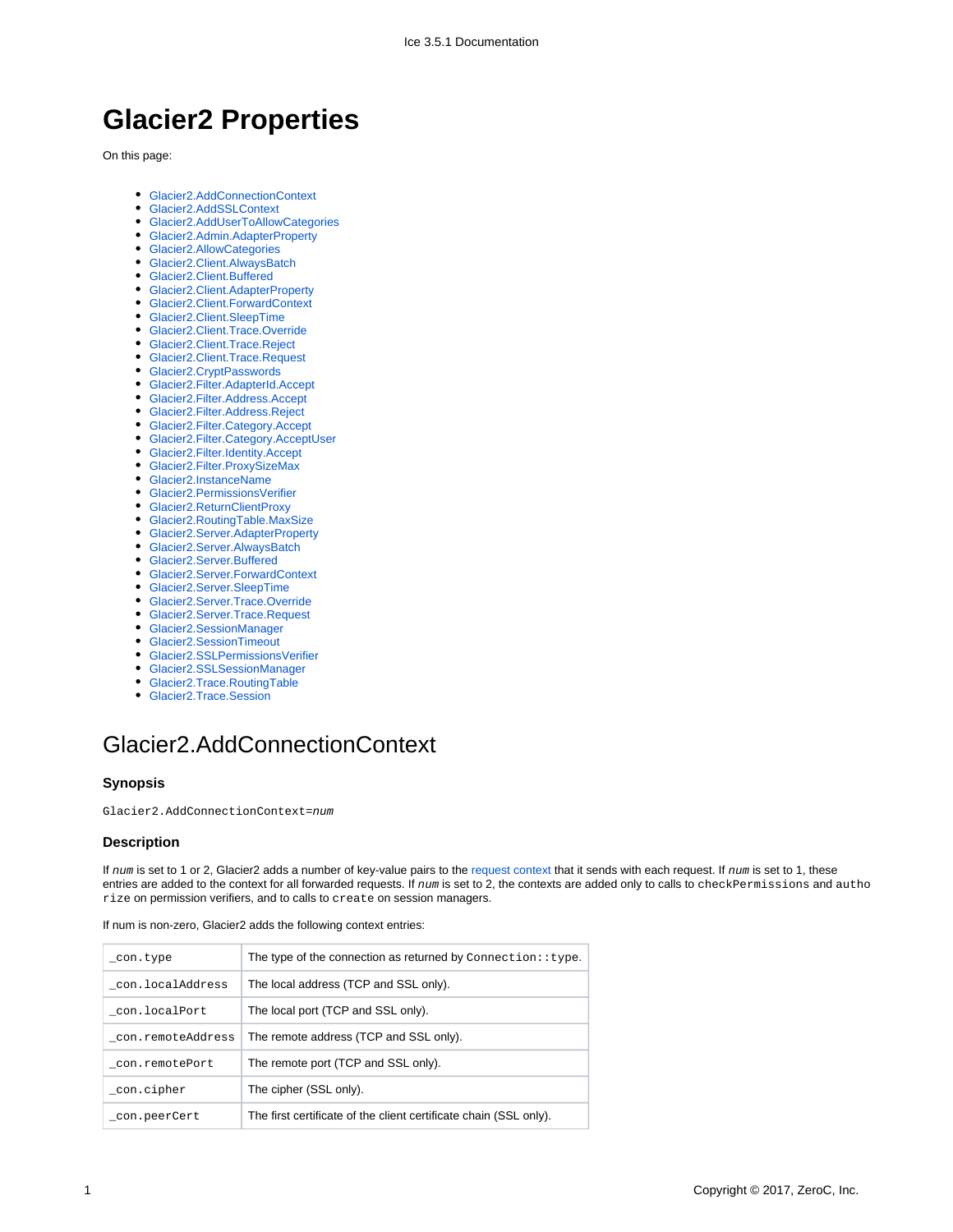The default value is zero, meaning that no contexts are added.

## <span id="page-1-0"></span>Glacier2.AddSSLContext

#### **Synopsis**

Glacier2.AddSSLContext=num

#### **Description**

For sessions created with createSessionFromSecureConnection, this property, when set to a value greater than zero, instructs Glacier2 to provide additional information in the context of each request:

| SSL Active          | If the client established an SSL connection to the router, this entry is present and has the value 1. This entry is not present if<br>SSL was not used. |
|---------------------|---------------------------------------------------------------------------------------------------------------------------------------------------------|
| SSL.Cipher          | A description of the ciphersuite negotiated for the SSL connection.                                                                                     |
| SSL.Remote.<br>Host | The client's originating host name or address.                                                                                                          |
| SSL.Remote.<br>Port | The client's originating port number.                                                                                                                   |
| SSL.Local.<br>Host  | The router's local host name or address.                                                                                                                |
| SSL.Local.<br>Port  | The router's local port number.                                                                                                                         |
| SSL.PeerCert        | If the client supplied a certificate, this entry is present and contains the encoded certificate in PEM format.                                         |

Note that these SSL context entries are forwarded regardless of the setting of Glacier2.Client.ForwardContext.

If this property is not defined, its default value is zero.

This property is deprecated and supported only for backward-compatibility. New applications should use #Glacier2. AddConnectionContext.

## <span id="page-1-1"></span>Glacier2.AddUserToAllowCategories

#### **Synopsis**

Glacier2.AddUserToAllowCategories=num

#### **Description**

Specifies whether to add an authenticated user ID to the #Glacier2. AllowCategories property when creating a new session. The legal values are shown below:

| 0 <sub>1</sub> | Do not add the user ID (default).              |
|----------------|------------------------------------------------|
|                | 1 Add the user ID.                             |
|                | $2$ Add the user ID with a leading underscore. |

This property is deprecated and supported only for backward-compatibility. New applications should use [#Glacier2.Filter.Category.](#page-5-0) [AcceptUser](#page-5-0).

## <span id="page-1-2"></span>Glacier2.Admin.AdapterProperty

### **Synopsis**

Glacier2.Admin.AdapterProperty=value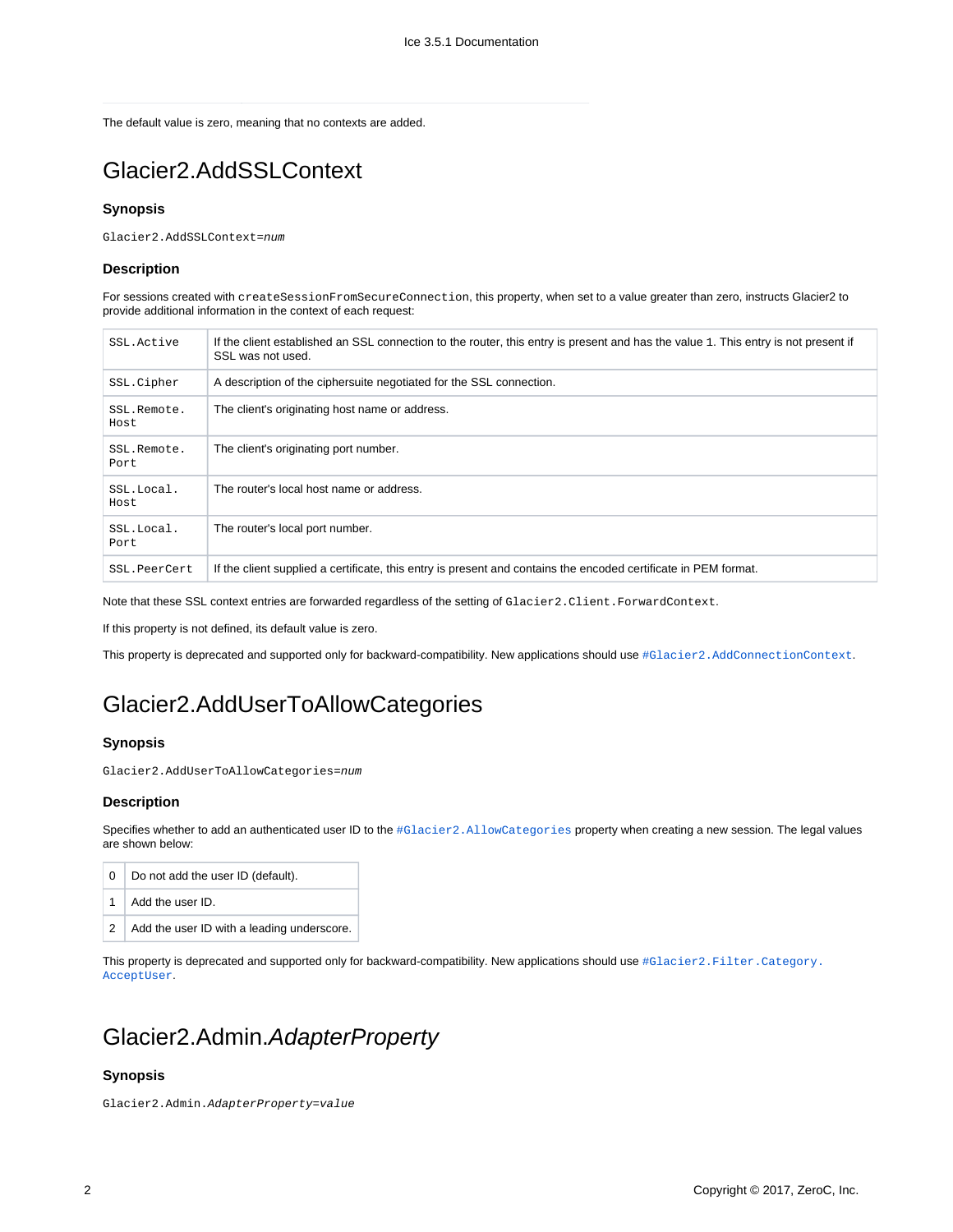#### **Description**

Glacier2 uses the adapter name Glacier2. Admin for its [administrative](https://doc.zeroc.com/display/Ice35/Securing+a+Glacier2+Router#SecuringaGlacier2Router-Glacier2AdministrativeInterface) object adapter. Therefore, [adapter properties](https://doc.zeroc.com/display/Ice35/Ice+Object+Adapter+Properties) can be used to configure this adapter.

The [Glacier2.Admin.Endpoints](https://doc.zeroc.com/display/Ice35/Ice+Object+Adapter+Properties#IceObjectAdapterProperties-adapter.Endpoints) property must be defined to enable the administrative object adapter.

Glacier2's administrative interface allows a remote client to shut down the router; we generally recommend the use of endpoints that are accessible only from behind a firewall.

### <span id="page-2-0"></span>Glacier2.AllowCategories

#### **Synopsis**

Glacier2.AllowCategories=list

#### **Description**

Specifies a white space-separated list of identity categories. If this property is defined, then the Glacier2 router only allows requests to Ice objects with an identity that matches one of the categories from this list. If  $\# \texttt{Glacier2}.$  AddUserToAllowCategories is defined with a non-zero value, the router automatically adds the user ID of each session to this list.

This property is deprecated and supported only for backward-compatibility. New applications should use [#Glacier2.Filter.Category.Accept](#page-4-3).

### <span id="page-2-1"></span>Glacier2.Client.AlwaysBatch

#### **Synopsis**

Glacier2.Client.AlwaysBatch=num

#### **Description**

If num is set to a value larger than zero, the Glacier2 router always batches queued oneway requests from clients to servers regardless of the value of their [\\_fwd](https://doc.zeroc.com/display/Ice35/How+Glacier2+uses+Request+Contexts) contexts. This property is only relevant when [#Glacier2.Client.Buffered](#page-2-2) is enabled. The default value is 0.

### <span id="page-2-2"></span>Glacier2.Client.Buffered

#### **Synopsis**

Glacier2.Client.Buffered=num

#### **Description**

If num is set to a value larger than zero, the Glacier2 router operates in [buffered mode,](https://doc.zeroc.com/display/Ice35/Glacier2+Request+Buffering) in which incoming requests from clients are queued and processed in a separate thread. If num is set to zero, the router operates in unbuffered mode in which a request is forwarded in the same thread that received it. The default value is 1.

### <span id="page-2-3"></span>Glacier2.Client.AdapterProperty

#### **Synopsis**

Glacier2.Client.AdapterProperty=value

### **Description**

Glacier2 uses the adapter name Glacier2. Client for the object adapter that it provides to clients. Therefore, [adapter properties](https://doc.zeroc.com/display/Ice35/Ice+Object+Adapter+Properties) can be used to configure this adapter.

This adapter must be accessible to clients of Glacier2. Use of a secure transport for this adapter is highly recommended.

<span id="page-2-4"></span>Note that Glacier2.Registry.Client.Endpoints controls the client endpoint for Glacier2. The port numbers 4063 (for TCP) and 4064 (for SSL) are reserved for Glacier2 by the [Internet Assigned Numbers Authority](http://www.iana.org/assignments/port-numbers) (IANA).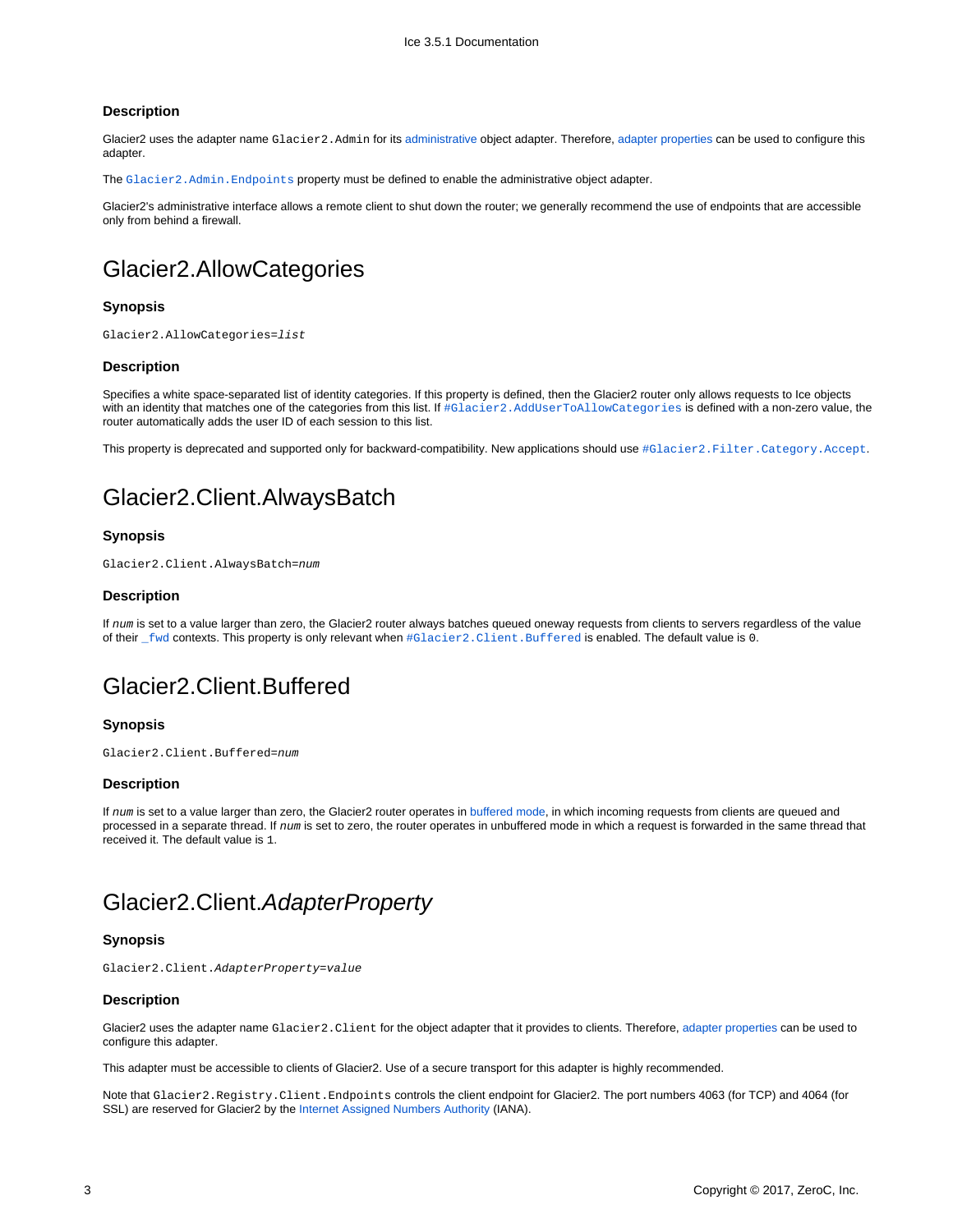## Glacier2.Client.ForwardContext

### **Synopsis**

Glacier2.Client.ForwardContext=num

#### **Description**

If num is set to a value larger than zero, the Glacier2 router includes the [request context](https://doc.zeroc.com/display/Ice35/How+Glacier2+uses+Request+Contexts#HowGlacier2usesRequestContexts-forwarding) when forwarding requests from clients to servers. The default value is 0.

## <span id="page-3-0"></span>Glacier2.Client.SleepTime

### **Synopsis**

Glacier2.Client.SleepTime=num

#### **Description**

If num is set to a value larger than zero, the Glacier2 router sleeps for the specified number of milliseconds after forwarding all queued requests from a client. This delay is useful for [batched delivery](https://doc.zeroc.com/display/Ice35/How+Glacier2+uses+Request+Contexts#HowGlacier2usesRequestContexts-batch) because it makes it more likely for events to accumulate in a single batch. Similarly, if [overrides](https://doc.zeroc.com/display/Ice35/How+Glacier2+uses+Request+Contexts#HowGlacier2usesRequestContexts-_ovrd) are used, the delay makes it more likely for overrides to actually take effect. This property is only relevant when  $\# \text{Clacier2}. \text{Client}. \text{Buffered is}$ enabled. The default value is 0.

## <span id="page-3-1"></span>Glacier2.Client.Trace.Override

### **Synopsis**

Glacier2.Client.Trace.Override=num

### **Description**

If num is set to a value larger than zero, the Glacier2 router logs a trace message whenever a request was [overridden](https://doc.zeroc.com/display/Ice35/How+Glacier2+uses+Request+Contexts#HowGlacier2usesRequestContexts-_ovrd). The default value is 0.

## <span id="page-3-2"></span>Glacier2.Client.Trace.Reject

### **Synopsis**

Glacier2.Client.Trace.Reject=num

#### **Description**

If num is set to a value larger than zero, the Glacier2 router logs a trace message whenever the router's configured [filters](https://doc.zeroc.com/display/Ice35/Securing+a+Glacier2+Router#SecuringaGlacier2Router-RequestFiltering) reject a client's request. The default value is 0.

## <span id="page-3-3"></span>Glacier2.Client.Trace.Request

### **Synopsis**

Glacier2.Client.Trace.Request=num

### **Description**

.

If num is set to a value larger than zero, the Glacier2 router logs a trace message for each request that is forwarded from a client. The default value is (

### <span id="page-3-4"></span>Glacier2.CryptPasswords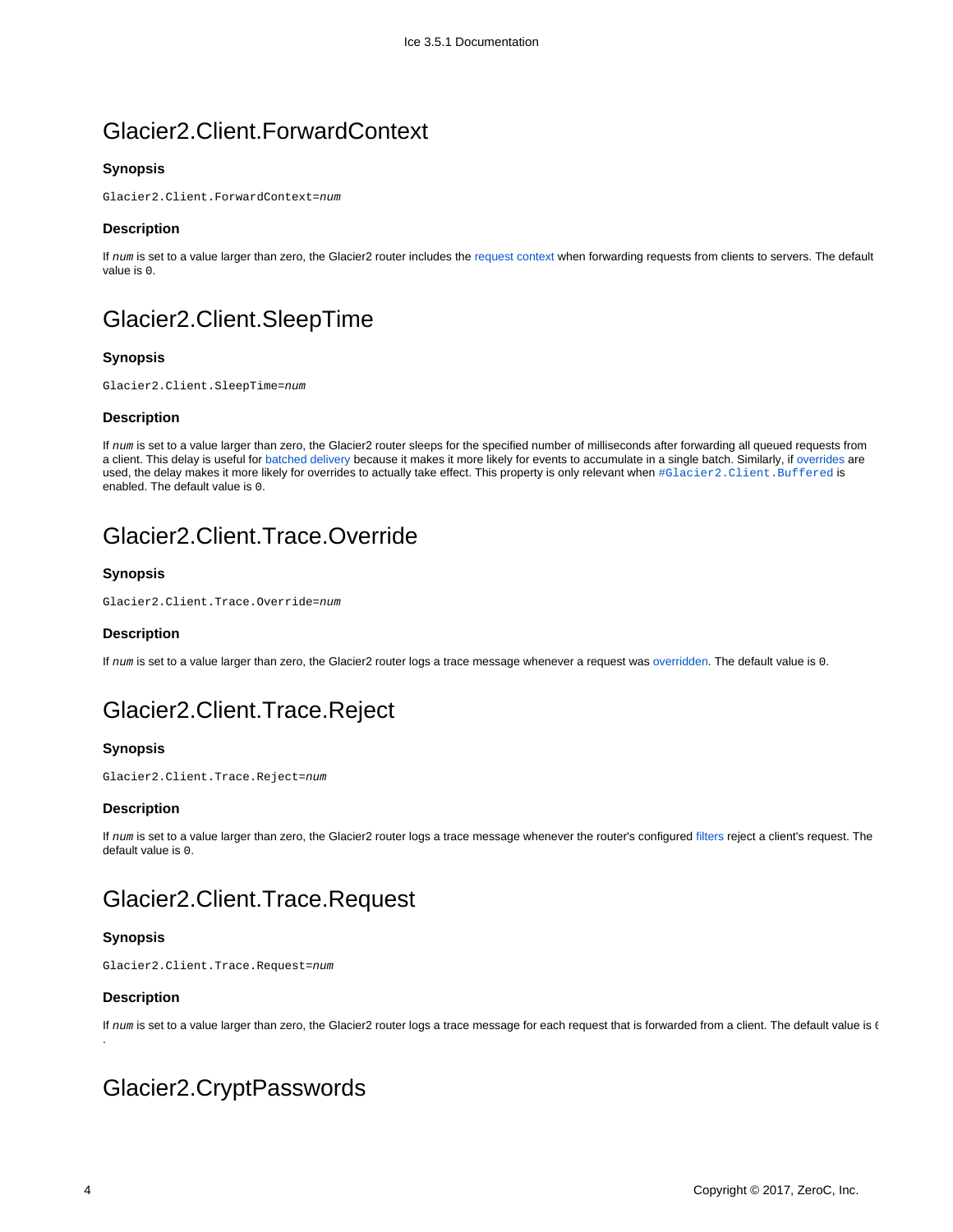### **Synopsis**

Glacier2.CryptPasswords=file

### **Description**

Specifies the file name of a Glacier2 [access control list](https://doc.zeroc.com/display/Ice35/Securing+a+Glacier2+Router#SecuringaGlacier2Router-Glacier2AccessControl). Each line of the file must contain a user name and a password, separated by white space. The password must be a 13-character crypt-encoded string. This property is ignored if #Glacier2. PermissionsVerifier is defined.

## <span id="page-4-0"></span>Glacier2.Filter.AdapterId.Accept

### **Synopsis**

Glacier2.Filter.AdapterId.Accept=list

#### **Description**

Specifies a space-separated list of adapter identifiers. If defined, the Glacier2 router [filters requests](https://doc.zeroc.com/display/Ice35/Securing+a+Glacier2+Router#SecuringaGlacier2Router-AdapterFilters) so that it only allows requests to Ice objects with an adapter identifier that matches one of the entries in this list.

Identifiers that contain spaces must be enclosed in single or double quotes. Single or double quotes that appear within an identifier must be escaped with a leading backslash.

## <span id="page-4-1"></span>Glacier2.Filter.Address.Accept

#### **Synopsis**

Glacier2.Filter.Address.Accept=list

#### **Description**

Specifies a space-separated list of address-port pairs. When defined, the Glacier2 router [filters requests](https://doc.zeroc.com/display/Ice35/Securing+a+Glacier2+Router#SecuringaGlacier2Router-AddressFilters) so that it only allows requests to Ice objects through proxies that contain network endpoint information that matches an address-port pair listed in this property. If not defined, the default value is \* , which indicates that any network address is permitted. Requests accepted by this property may be rejected by the [#Glacier2.Filter.Address.](#page-4-2) [Reject](#page-4-2) property

Each pair is of the form address: port. The address or port number portion can include wildcards ('\*') or value ranges or groups. Ranges and groups have the form [value1, value2, value3, ...] and/or [value1-value2]. Wildcards, ranges, and groups may appear anywhere in the address-port pair string.

### <span id="page-4-2"></span>Glacier2.Filter.Address.Reject

#### **Synopsis**

Glacier2.Filter.Address.Reject=list

#### **Description**

Specifies a space-separated list of address-port pairs. When defined, the Glacier2 router rejects requests to Ice objects through proxies that contain network endpoint information that matches an address-port pair listed in this property. If not set, the Glacier2 router allows requests to any network address unless the [#Glacier2.Filter.Address.Accept](#page-4-1) property is set, in which case requests will be accepted or rejected based on the Glaci er2.Filter.Address.Accept property. If both the Glacier2.Filter.Address.Accept and Glacier2.Filter.Address.Reject properties are defined, the Glacier2.Filter.Address.Reject property takes precedence.

Each pair is of the form address: port. The address or port number portion can include wildcards ('\*') or value ranges or groups. Ranges and groups have the form [value1, value2, value3, ...] and/or [value1-value2]. Wildcards, ranges, and groups may appear anywhere in the address-port pair string.

## <span id="page-4-3"></span>Glacier2.Filter.Category.Accept

### **Synopsis**

Glacier2.Filter.Category.Accept=list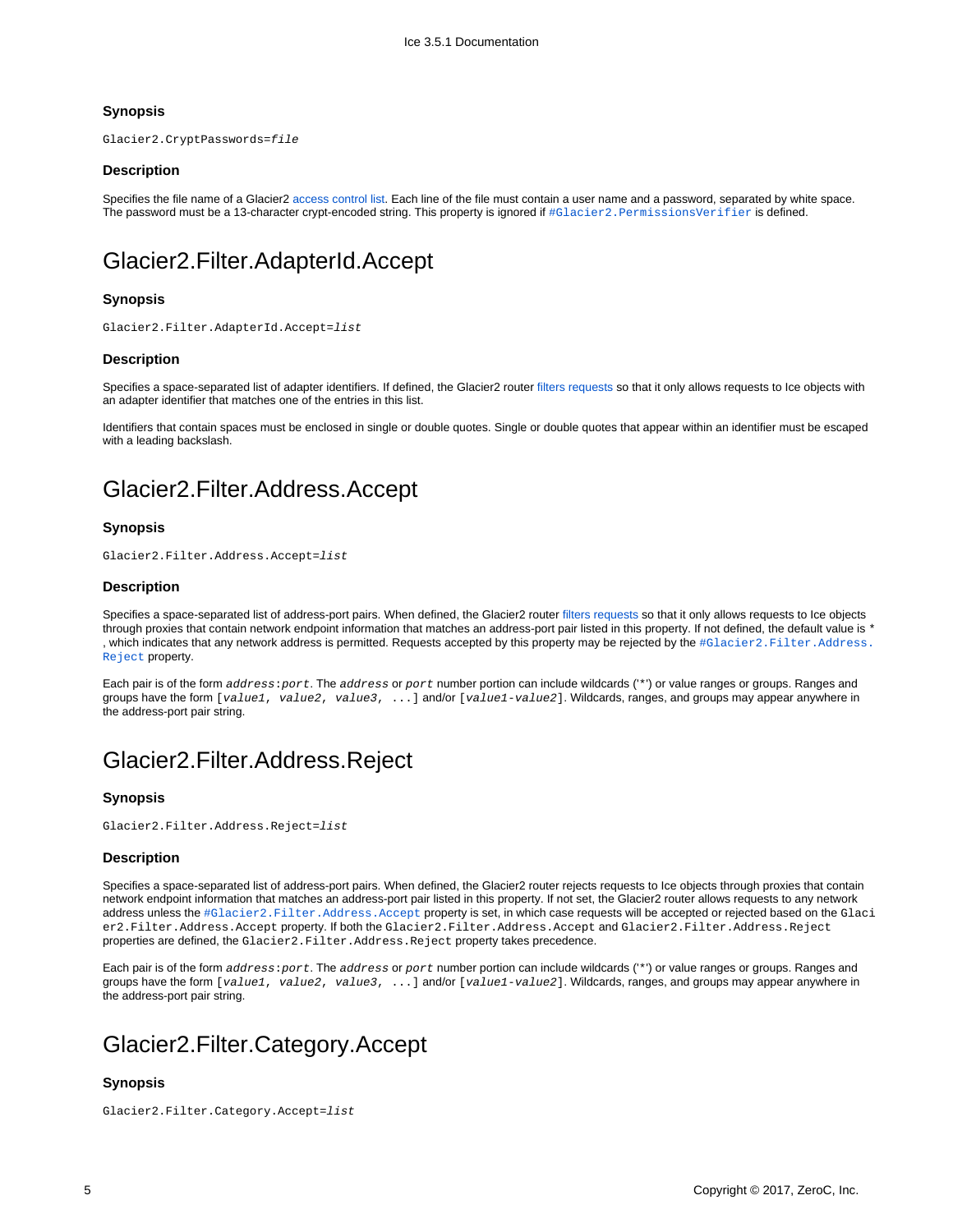#### **Description**

Specifies a space-separated list of identity categories. If defined, the Glacier2 router [filters requests](https://doc.zeroc.com/display/Ice35/Securing+a+Glacier2+Router#SecuringaGlacier2Router-CategoryFilters) so that it only allows requests to Ice objects with an identity that matches one of the categories in this list. If  $\#$ Glacier2. Filter.Category.AcceptUser is defined with a non-zero value, the router automatically adds the user name of each session to this list.

Categories that contain spaces must be enclosed in single or double quotes. Single or double quotes that appear within a category must be escaped with a leading backslash.

## <span id="page-5-0"></span>Glacier2.Filter.Category.AcceptUser

#### **Synopsis**

```
Glacier2.Filter.Category.AcceptUser=num
```
#### **Description**

Specifies whether to add an authenticated user ID to the [#Glacier2.Filter.Category.Accept](#page-4-3) property when creating a new session. The legal values are shown below:

| $\begin{array}{c} \circ \\ \circ \end{array}$ | Do not add the user ID (default).            |
|-----------------------------------------------|----------------------------------------------|
|                                               | $\vert$ 1 $\vert$ Add the user ID.           |
|                                               | 2 Add the user ID with a leading underscore. |

### <span id="page-5-1"></span>Glacier2.Filter.Identity.Accept

#### **Synopsis**

```
Glacier2.Filter.Identity.Accept=list
```
#### **Description**

Specifies a space-separated list of identities. If defined, the Glacier2 router [filters requests](https://doc.zeroc.com/display/Ice35/Securing+a+Glacier2+Router#SecuringaGlacier2Router-IdentityFilters) so that it only allows requests to Ice objects with an identity that matches one of the entries in this list.

Identities that contain spaces must be enclosed in single or double quotes. Single or double quotes that appear within an identity must be escaped with a leading backslash.

### <span id="page-5-2"></span>Glacier2.Filter.ProxySizeMax

#### **Synopsis**

Glacier2.Filter.ProxySizeMax=num

#### **Description**

If set, the Glacier2 router [rejects requests](https://doc.zeroc.com/display/Ice35/Securing+a+Glacier2+Router#SecuringaGlacier2Router-ProxyFilters) whose stringified proxies are longer than num. This helps secure the system against attack. If not set, Glacier2 will accept requests using proxies of any length.

### <span id="page-5-3"></span>Glacier2.InstanceName

#### **Synopsis**

Glacier2.InstanceName=name

#### **Description**

Specifies a default identity category for the [Glacier2 objects](https://doc.zeroc.com/display/Ice35/Getting+Started+with+Glacier2#GettingStartedwithGlacier2-Glacier2ObjectIdentities). If defined, the identity of the Glacier2 administrative interface becomes name/admin and the identity of the Glacier2 router interface becomes name/router.

<span id="page-5-4"></span>If not defined, the default value is Glacier2.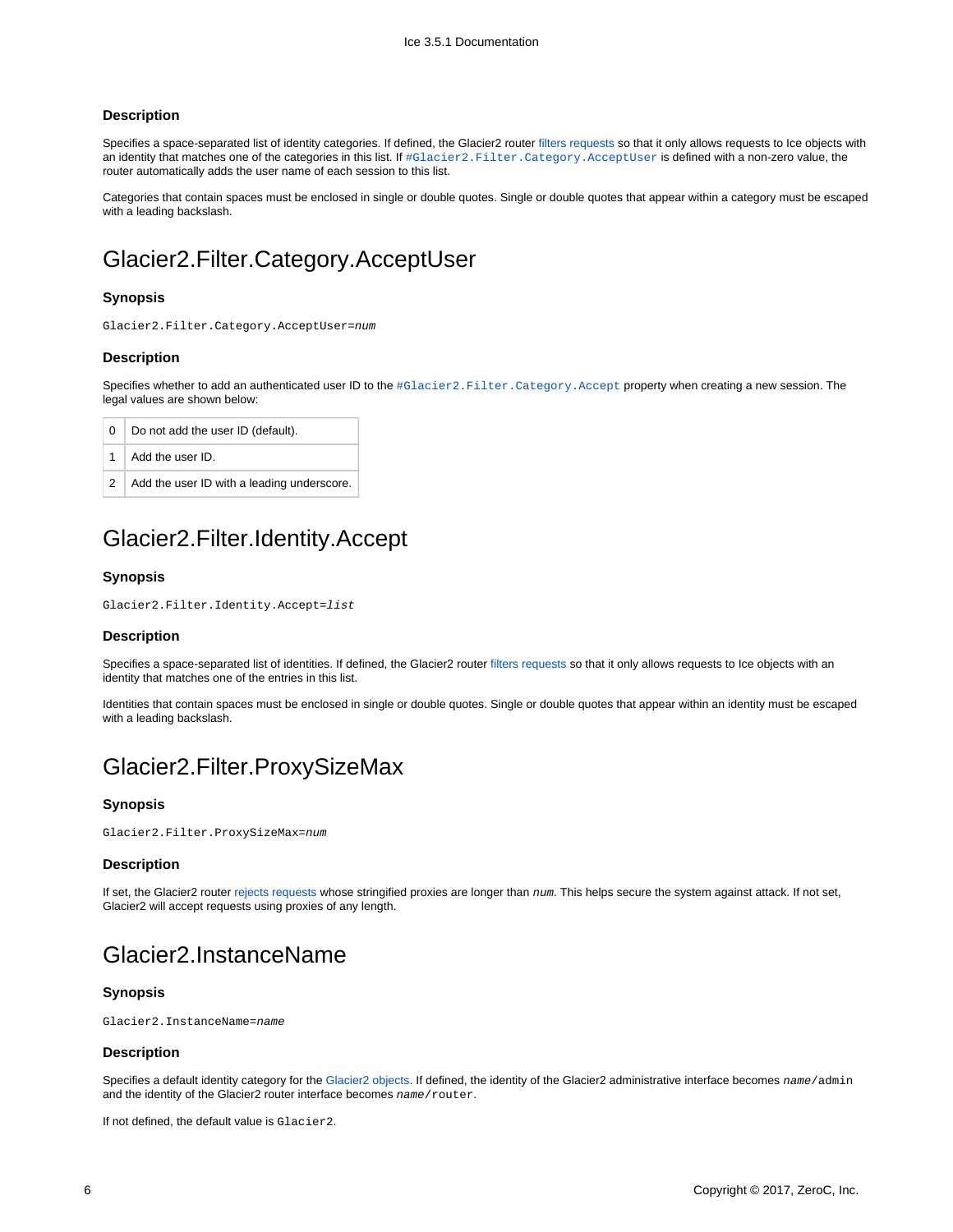### Glacier2.PermissionsVerifier

#### **Synopsis**

Glacier2.PermissionsVerifier=proxy

#### **Description**

Specifies the proxy of an object that implements the Glacier2::PermissionsVerifier interface for [controlling access to Glacier2 sessions](https://doc.zeroc.com/display/Ice35/Securing+a+Glacier2+Router#SecuringaGlacier2Router-Glacier2AccessControl). The router invokes this proxy to validate the user name and password of each new session. Sessions created from a secure connection are verified by the object specified in  $\# \texttt{Glactive2.SS LPermissionsVerifier.}$  For simple configurations, you can specify the name of a password file using  $\# \texttt{Glactive}$ [cier2.CryptPasswords](#page-3-4).

Glacier2 supplies a "null" permissions verifier object that accepts any username and password combination for situations in which no authentication is necessary. To enable this verifier, set the property value to instance/NullPermissionsVerifier, where instance is the value of [#Glacier2](#page-5-3) [.InstanceName](#page-5-3).

As a proxy property, you can configure additional [aspects of the proxy](https://doc.zeroc.com/display/Ice35/Ice+Proxy+Properties) using properties.

## <span id="page-6-0"></span>Glacier2.ReturnClientProxy

#### **Synopsis**

Glacier2.ReturnClientProxy=num

#### **Description**

If num is a value greater than zero, Glacier2 maintains backward compatibility with clients using Ice versions prior to 3.2.0. In this case you should also define Glacier2. Client. PublishedEndpoints to specify the endpoints that clients should use to contact the router. For example, if the Glacier2 router resides behind a network firewall, the Glacier2.Client.PublishedEndpoints property should specify the firewall's external endpoints.

If not defined, the default value is zero.

### <span id="page-6-1"></span>Glacier2.RoutingTable.MaxSize

#### **Synopsis**

Glacier2.RoutingTable.MaxSize=num

#### **Description**

This property sets the size of the router's [routing table](https://doc.zeroc.com/display/Ice35/Securing+a+Glacier2+Router#SecuringaGlacier2Router-ProxyFilters) to num entries. If more proxies are added to the table than this value, proxies are evicted from the table on a least-recently used basis.

Clients based on Ice version 3.1 and later automatically retry operation calls on evicted proxies and transparently re-add such proxies to the table. Clients based on Ice versions earlier than 3.1 receive an ObjectNotExistException for invocations on evicted proxies. For such older clients, num must be set to a sufficiently large value to prevent these clients from failing.

The default size of the routing table is 1000.

## <span id="page-6-2"></span>Glacier2.Server.AdapterProperty

#### **Synopsis**

Glacier2.Server.AdapterProperty=value

#### **Description**

Glacier2 uses the adapter name Glacier2.Server for the object adapter that it provides to servers. Therefore, [adapter properties](https://doc.zeroc.com/display/Ice35/Ice+Object+Adapter+Properties) can be used to configure this adapter.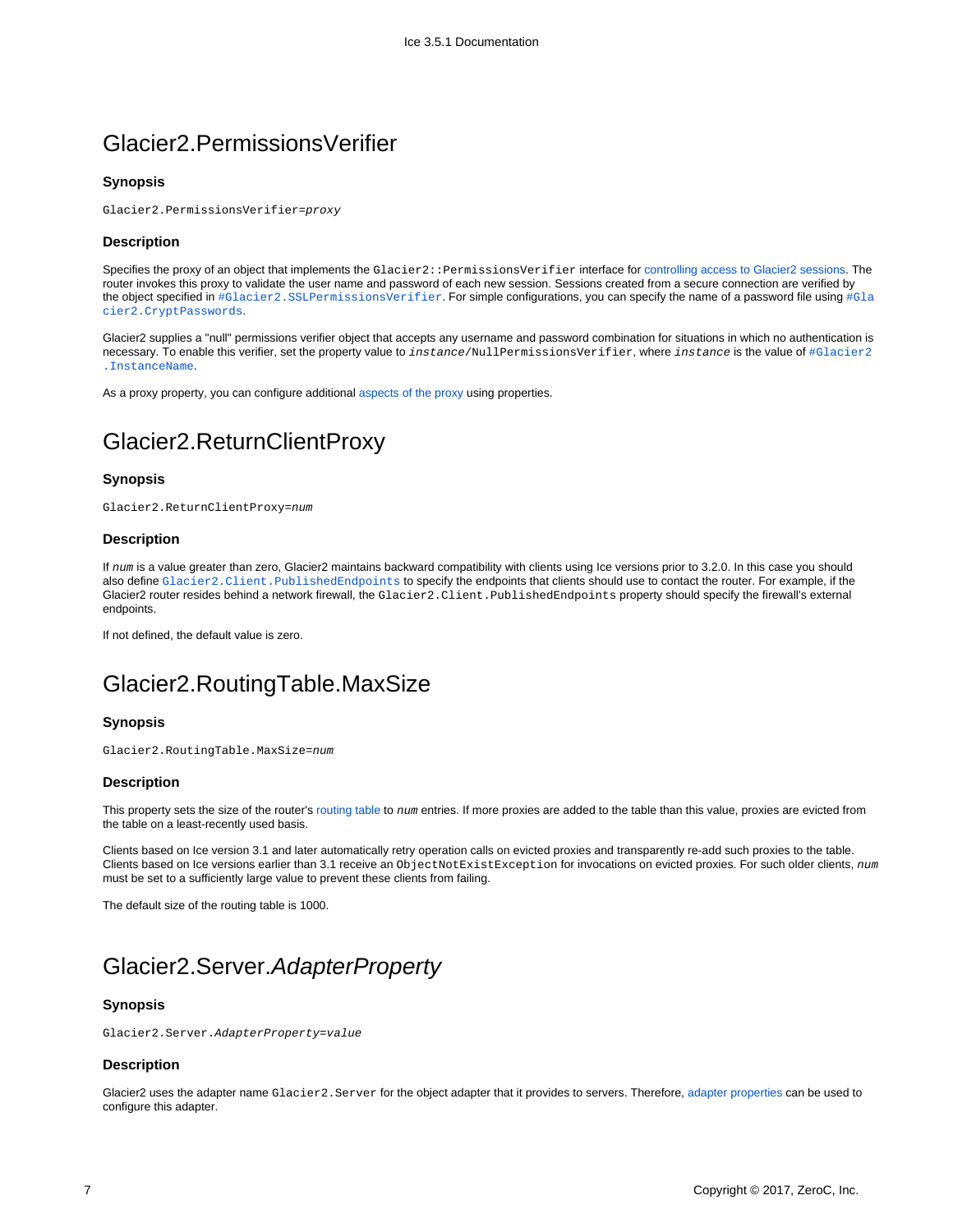This adapter provides access to the SessionControl interface and must be accessible to servers that call back to router clients.

### <span id="page-7-0"></span>Glacier2.Server.AlwaysBatch

### **Synopsis**

Glacier2.Server.AlwaysBatch=num

#### **Description**

If num is set to a value larger than zero, the Glacier2 router always batches queued oneway requests from servers to clients regardless of the value of their [\\_fwd](https://doc.zeroc.com/display/Ice35/How+Glacier2+uses+Request+Contexts#HowGlacier2usesRequestContexts-_fwd) contexts. This property is only relevant when  $\#G$ lacier2. Server. Buffered is enabled. The default value is 0.

# <span id="page-7-1"></span>Glacier2.Server.Buffered

#### **Synopsis**

Glacier2.Server.Buffered=num

#### **Description**

If num is set to a value larger than zero, the Glacier2 router operates in [buffered mode,](https://doc.zeroc.com/display/Ice35/Glacier2+Request+Buffering) in which incoming requests from servers are queued and processed in a separate thread. If num is set to zero, the router operates in unbuffered mode in which a request is forwarded in the same thread that received it. The default value is 1.

## <span id="page-7-2"></span>Glacier2.Server.ForwardContext

### **Synopsis**

Glacier2.Server.ForwardContext=num

#### **Description**

If num is set to a value larger than zero, the Glacier2 router includes the [request context](https://doc.zeroc.com/display/Ice35/How+Glacier2+uses+Request+Contexts#HowGlacier2usesRequestContexts-forwarding) when forwarding requests from servers to clients. The default value is 0.

## <span id="page-7-3"></span>Glacier2.Server.SleepTime

#### **Synopsis**

Glacier2.Server.SleepTime=num

#### **Description**

If num is set to a value larger than zero, the Glacier2 router sleeps for the specified number of milliseconds after forwarding all queued requests from a server. This delay is useful for [batched delivery](https://doc.zeroc.com/display/Ice35/How+Glacier2+uses+Request+Contexts#HowGlacier2usesRequestContexts-batch) because it makes it more likely for events to accumulate in a single batch. Similarly, if overrides are used, the delay makes it more likely for overrides to actually take effect. This property is only relevant when #Glacier2. Server. Buffered is enabled. The default value is 0.

### <span id="page-7-4"></span>Glacier2.Server.Trace.Override

#### **Synopsis**

Glacier2.Server.Trace.Override=num

#### **Description**

<span id="page-7-5"></span>If num is set to a value larger than zero, the Glacier2 router logs a trace message whenever a request is [overridden](https://doc.zeroc.com/display/Ice35/How+Glacier2+uses+Request+Contexts#HowGlacier2usesRequestContexts-_ovrd). The default value is 0.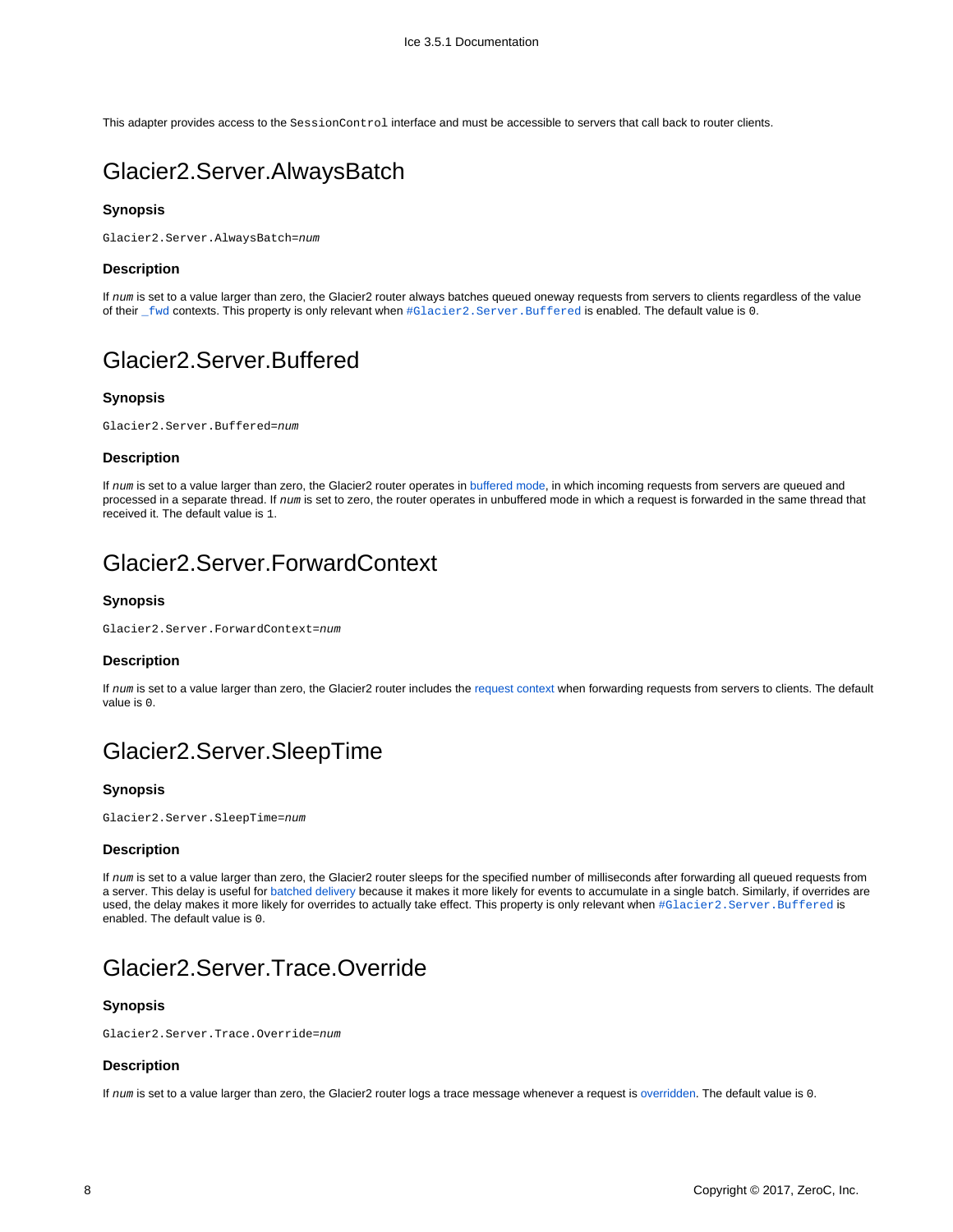## Glacier2.Server.Trace.Request

### **Synopsis**

Glacier2.Server.Trace.Request=num

#### **Description**

If num is set to a value larger than zero, the Glacier2 router logs a trace message for each request that is forwarded from a server. The default value is 0.

## <span id="page-8-0"></span>Glacier2.SessionManager

### **Synopsis**

Glacier2.SessionManager=proxy

#### **Description**

Specifies the proxy of an object that implements the Glacier2::SessionManager interface. The router invokes this proxy to create a new session for a client, but only after the router validates the client's user name and password.

As a proxy property, you can configure additional [aspects of the proxy](https://doc.zeroc.com/display/Ice35/Ice+Proxy+Properties) using properties.

# <span id="page-8-1"></span>Glacier2.SessionTimeout

### **Synopsis**

Glacier2.SessionTimeout=num

#### **Description**

If num is set to a value larger than zero, a client's session with the Glacier2 router [expires](https://doc.zeroc.com/display/Ice35/Glacier2+Session+Management#Glacier2SessionManagement-session) after the specified num seconds of inactivity. The default value is 0, meaning sessions do not expire due to inactivity.

It is important to choose num such that client sessions do not expire prematurely.

Setting the session timeout enables [Active Connection Management](https://doc.zeroc.com/display/Ice35/Active+Connection+Management) (ACM) for client connections (by setting Glacier2.Client.ACM). By default, the ACM timeout is set to twice the session timeout. If no session timeout is defined, ACM is disabled.

## <span id="page-8-2"></span>Glacier2.SSLPermissionsVerifier

### **Synopsis**

Glacier2.SSLPermissionsVerifier=proxy

#### **Description**

Specifies the proxy of an object that implements the Glacier2::SSLPermissionsVerifier interface for [controlling access to Glacier2 sessions.](https://doc.zeroc.com/display/Ice35/Securing+a+Glacier2+Router#SecuringaGlacier2Router-Glacier2AccessControl) The router invokes this proxy to verify the credentials of clients that attempt to create a session from a secure connection. Sessions created with a user name and password are verified by the object specified in #Glacier2. PermissionsVerifier.

Glacier2 supplies a "null" permissions verifier object that accepts the credentials of any client for situations in which no authentication is necessary. To enable this verifier, set the property value to instance/NullSSLPermissionsVerifier, where instance is the value of [#Glacier2.](#page-5-3) [InstanceName](#page-5-3).

As a proxy property, you can configure additional [aspects of the proxy](https://doc.zeroc.com/display/Ice35/Ice+Proxy+Properties) using properties.

# <span id="page-8-3"></span>Glacier2.SSLSessionManager

### **Synopsis**